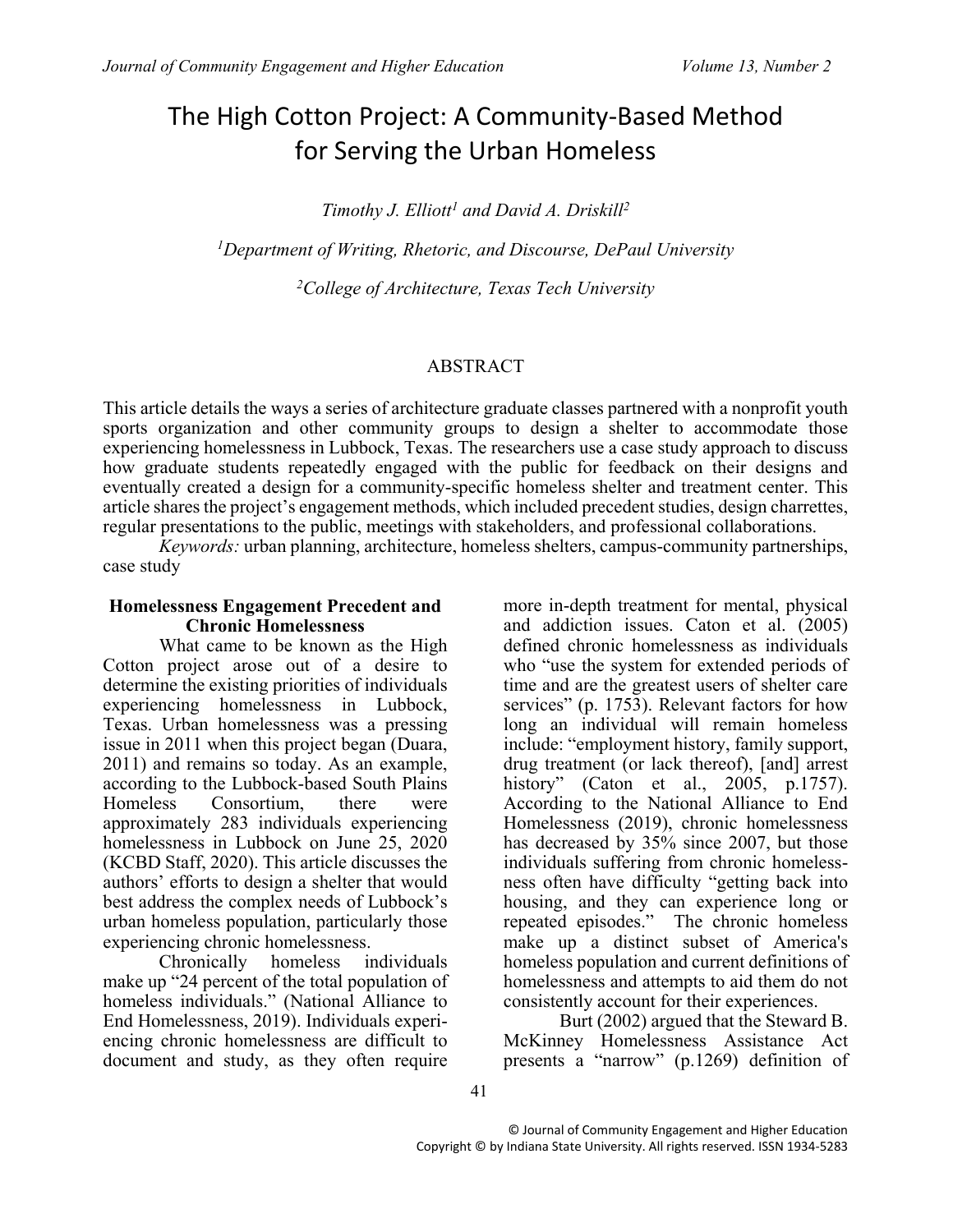homelessness focused on if a person has a place to sleep in the previous night or the upcoming night. Such a narrow definition fails to account for different types of homelessness, as some individuals experience chronic homelessness for an extended period, while some find temporary shelter, only to experience homelessness again in a relatively short amount of time (Kuhn & Culhane, 1998). Frankish et al. (2005) repudiate the relatively narrow definitions in favor of a holistic approach to homelessness concerns as part of a "continuum" (S24) of related problems and potential solutions; for Frankish et al. (2005), individuals experience homelessness in markedly different ways and require tailored forms of housing and help.

This study discusses Lubbock Texas's struggle to address the issue of urban homelessness and the engagement methods a coalition used to collect and incorporate community feedback into shelter designs. In 2011, local service providers and community members formed a coalition around the issue of homelessness and toured several regional homeless shelters to learn more. Then, Driskill (the second author) and several colleagues used regular public engagement sessions and end of semester projects from a series of graduate courses to refine what the coalition had learned and generate a community-driven shelter design with housing and treatment options for individuals experiencing homelessness.

# PROJECT BACKGROUND

By early 2011, the Mahon Public Library, located in downtown Lubbock, had become the central gathering space for the city's homeless population, which is commonplace in urban libraries throughout the nation (Vartabedian, 2016). In response to this concern, the city's downtown library ended their children's programming, restricted what could be brought into the library, and installed a midnight to 5 AM curfew for their campus (Bramlet, 2010). The city's swift response forced the homeless population to

relocate to a small city park near an entrance to downtown Lubbock. The Lubbock encampment of individuals experiencing homelessness was in a small but prominently located city park. The encampment's location boosted the public's awareness of the city's homeless population and galvanized city leaders to act.

In March 2011, the encampment was relocated from the small city park to a former cotton gin site just outside downtown that was owned by Link Ministries, a now defunct faith-based organization that focused on community engagement through youth sports. Residents were soon sheltered in Army surplus tents, lending the encampment its nickname—Tent City.

The Lubbock City Council quickly approved the rezoning for the cotton gin site and appointed a Homelessness Take Force to study the homelessness issue (Hoover, 2011). The late Louise Hopkins Underwood, a Lubbock philanthropist, petitioned the Texas Tech's College of Architecture classes to aid the Homelessness Take Force through graduate classes at Urban Tech, a branch of Texas Tech University's College of Architecture; Urban Tech is an engagement studio directed by Driskill, which focuses on design-based solutions to public, urban issues.

At the Homelessness Task Force's request, Urban Tech began basic research about the ongoing issue of homelessness in Lubbock. An initial map of existing homelessness service providers and bus routes revealed two important issues. First, downtown Lubbock was indeed the city's default homeless center; second, Link Ministries' former cotton gin site was a good new location because of its relatively remote location from other housing and short distance from the city's transit center and downtown resources.

Even though the new Tent City location benefitted residents, both Link Ministries, and Urban Tech had to educate themselves about the best ways to collaborate with a series of fragmented and underfunded organizations that provided services to the city's homeless population.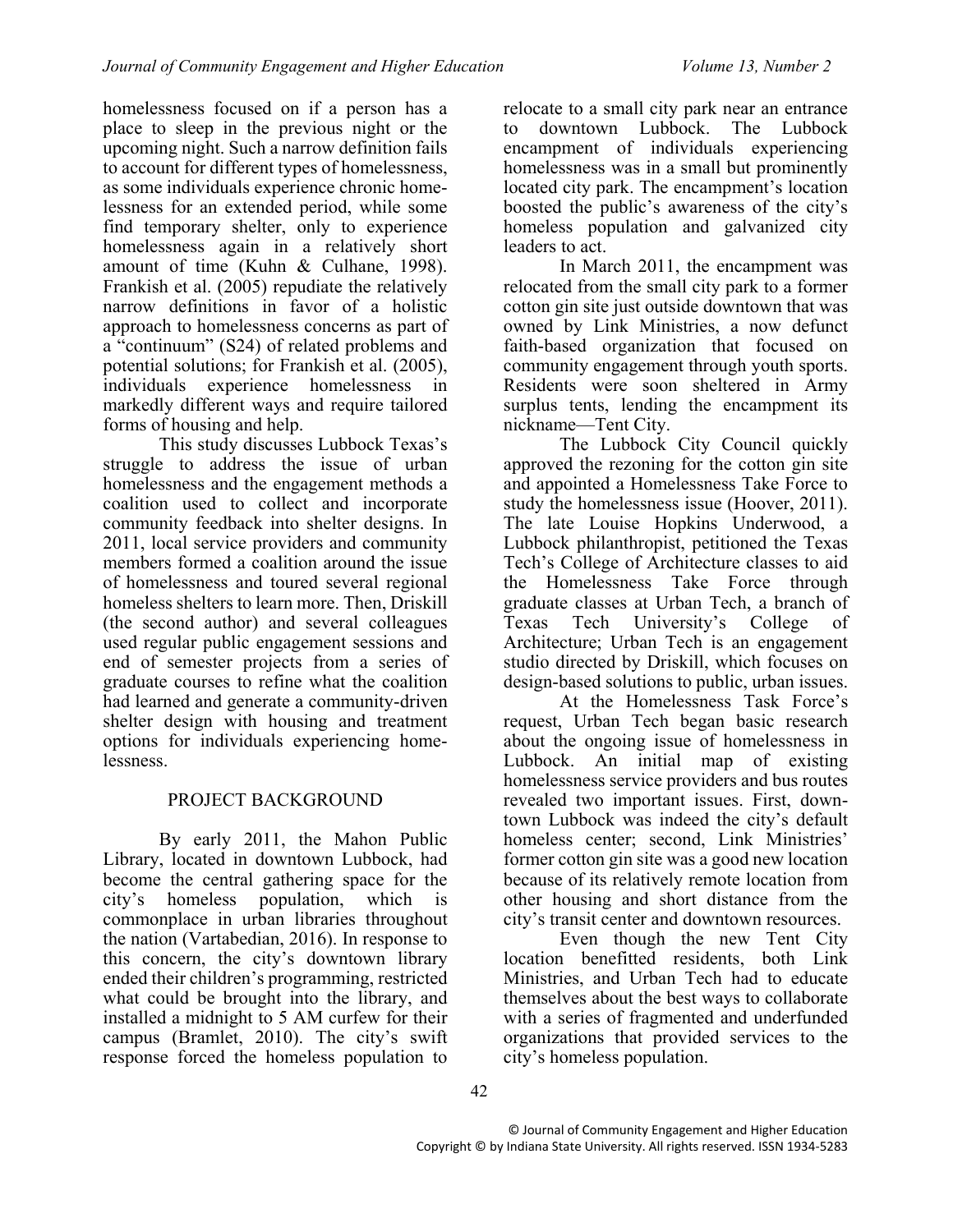## LITERATURE REVIEW

This study implemented a modified version of the World Café method to learn more about local citizens and organizations' priorities for a potential shelter, and then used a mixture of continued engagement and urban design principles to generate a city-specific shelter design that best served individuals experiencing chronic homelessness in Lubbock. In terms of focus, the authors' study of design and homelessness did not investigate the way individuals experiencing homelessness interact with the urban environment like Fahnoe (2018) and Kaplan et al. (2019). Instead, the study focused primarily on designing a new shelter around community needs. The final shelter plans did not radically reconsider existing shelter models like Culhane and Metraux (2008) and Siemiatycki (2017). Instead, similar in intent to Goel et al.'s (2017) study of regional homelessness shelters in the Uttar Pradash state in India, this study focused on a region—Lubbock and nearby major cities in Texas and Oklahoma. A narrower focus clarified what shelter amenities and housing options would best appeal to individuals living in the Texas-Oklahoma area. While Goel et al. (2017) reported a lack of basic amenities like first-aid supplies, drinking water, and cooking space, our study looked mostly at operating concerns like a facility's hours, access to treatment options, and connections to healthcare (p.92).

The research team used the World Café format to engage local stakeholders who had visited a regional shelter; then the authors refined stakeholders' initial ideas through series of public research presentations and professionally led design charrettes. To discuss potential options for a city-specific shelter, the research team used a series of "small group rounds," each built around a single issue or "question" (World Café, n.d.) based on what they had observed at other regional shelters. After listening to stakeholder feedback, the research team held an extended "harvest" (World Café, n.d.) where they presented the results of the World Café to stakeholders at a public meeting as a five-point list. The community ideas were refined even further through a series of design charrettes, which are "a gathering of people for an intense period of brainstorming and design" (Roggema, 2014, p.15) that focuses on finding a design-based solution to a problem. During most charrettes, design professionals engage stakeholders through drawings, maps, and other tools to generate and synthesize potential solutions.

Once the World Café revealed client and community priorities, the research team focused on addressing a social problem through design; Ravina et al. (2019) similarly addressed a social issue with design by creating a mobile vending cart and temporary shelter for Filipino street vendors that costs roughly one hundred and three Euros to build from local materials (p.7). Ravina et al. stated that they are planning to share their design with the public for feedback so that it can best fit community needs and be readily adopted (p. 7); the shelter design the Lubbock coalition created was similarly vetted through roughly a year of community feedback. Petrovich et al. (2016) also investigated a series of preexisting studies and then proposed a series of practical day shelter designs for shelters in Dallas, Texas that emphasized safety and<br>health. The authors' project similarly project similarly combined best practices for building shelters based on precedent studies and engaged with the local community to refine their ideas to produce a community-specific shelter design that featured temporary and semi-permanent shelter options. [Figure 1](#page-3-0) outlines the design team's process for directly engaging different parts of the Lubbock community across a series of discreet steps.

## **Student Involvement Throughout the Project**

The large-scale social goals of the High Cotton project required significant time and labor from both Lubbock service providers and Urban Tech. And so, as Allahwala et al. (2013) stated about their own project, Driskill adjusted his graduate courses to "combine curricular objectives with civic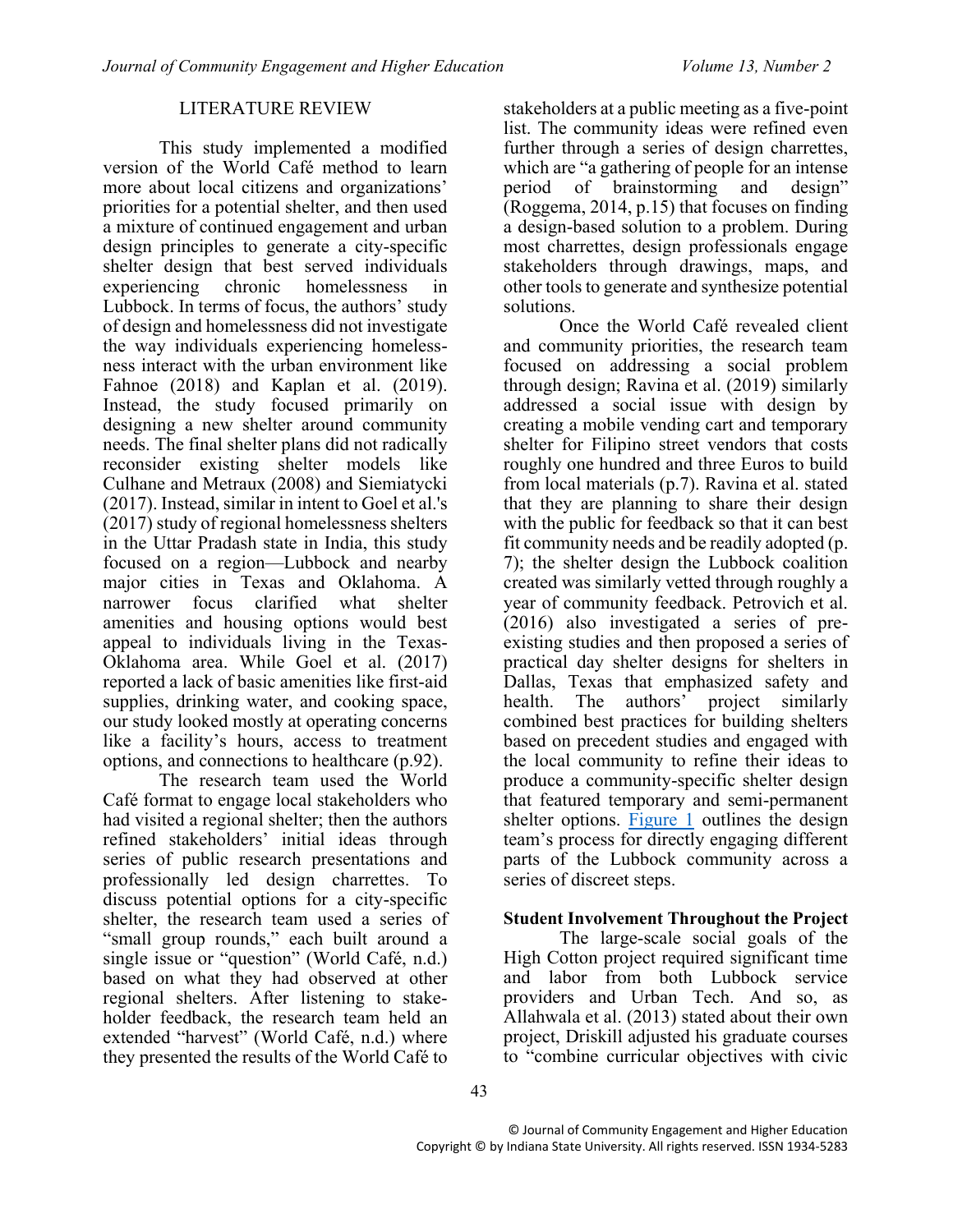<span id="page-3-0"></span>**Figure 1.** *A process diagram of the engagement model's major steps. This figure's catalytic event section on the left shows what began the program; each circle across the top of the figure shows the next major step, while the boxes under each circle show the stakeholders participating in each phase.*



engagement to enhance students' understanding of urban homelessness" (p.46).

Drawing from Allahwala et al.'s (2013) findings that students need responsibility to fully engage with the community, the year-long engagement process made students the focus of this "triumvirate" (p.48) of a university-student-community partnership. This project encouraged graduate architecture students to engage with the local community and professional designers as

communicators and budding designers. Driskill initiated the partnerships, but the graduate students often served as the "face and program of the university" (Allahwala et al., p. 49) to the public as they facilitated monthly engagement sessions to gather public feedback about their evolving shelter designs. Facilitating and then sharing their findings with faculty, professional designers, and non-profit groups helped graduate students develop as listeners and problem-solvers, as they served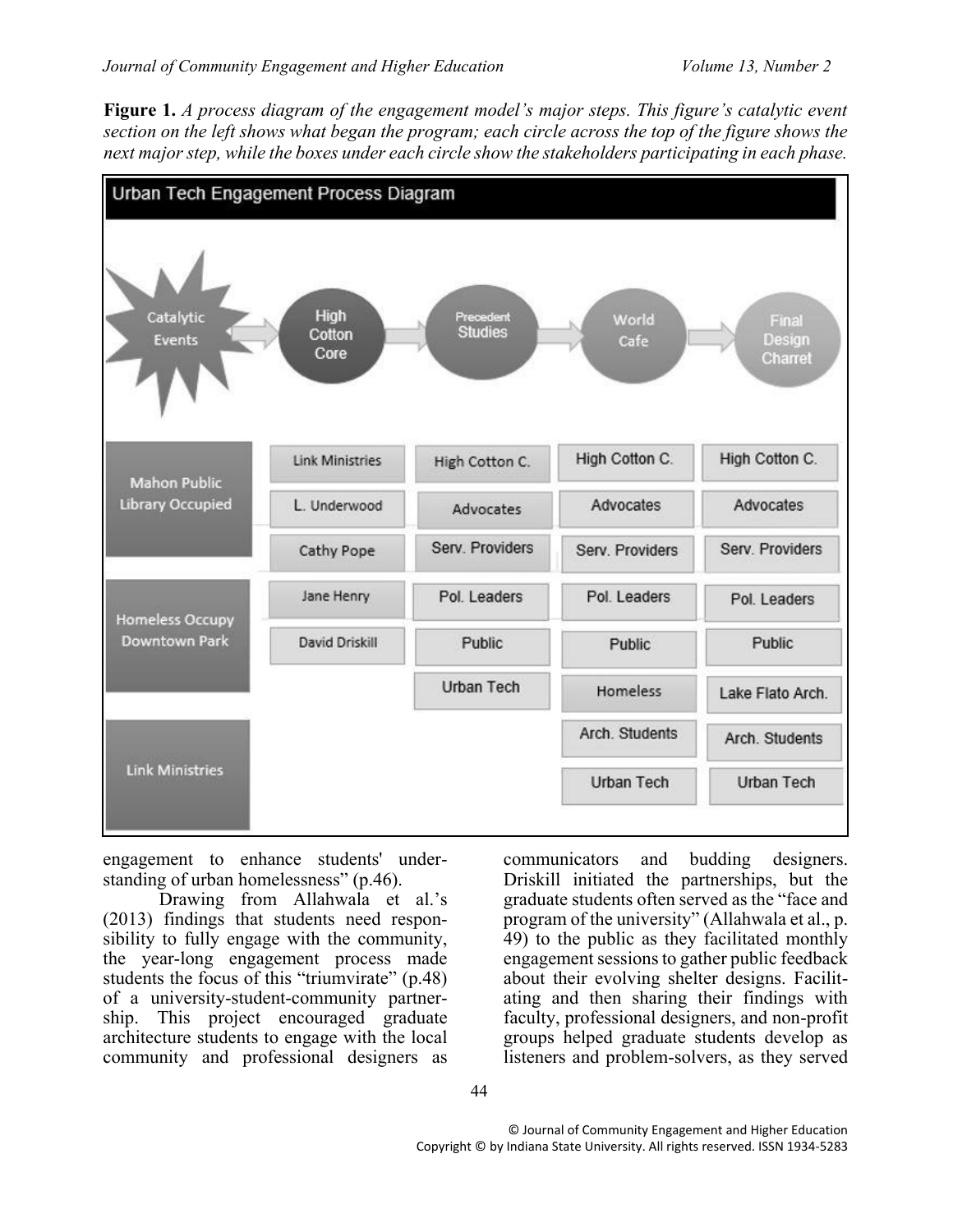as a bridge between professional designers and community stakeholders. In short, this project allowed graduate students to engage in the complex process of collective decision making with stakeholders from a variety of backgrounds (Bainbridge et al., 2014, p.79).

For this project, graduate students toured selected shelters discussed later in this paper; the tours served as in-person precedent studies, allowing students to learn what was successful and what could be better at each location. These visits touched on everything from popular design ideas and amenities to the political moves necessary to build and maintain a shelter. During Summer 2012, students enrolled in Driskill's urban design courses were trained as facilitators for the World Café. After the World Café, students compiled notes and shared their findings through several interactive presentations. In the third phase, graduate students created a design that incorporated stakeholders and a community teams' priorities into a functional site plan with assistance from design professionals from Lake Flato Architects, headquartered in San Antonio, Texas<sup>1</sup>. The architects had their travel and lodging paid for by a stipend from Louise Hopkins Under-wood, a local philanthropist, but they contributed their expertise pro bono.

# DATA COLLECTION METHODS

The High Cotton project featured a kickoff event, which was a gathering of community stakeholders and leaders, followed by three distinct data collection phases that are outlined in [Figure 1.](#page-3-0) The first phase of data collection involved a small core of community stakeholders known as the High Cotton Core (HCC), made up of Driskill (with timely assists from Urban Tech staff), several philanthropists, and representatives from community health providers. The HCC visited three regional shelters in nearby major cities, which

 $\overline{a}$ 

provided valuable ideas about serving the chronic homeless. At each shelter, the team asked shelter designers, administrators, and employees what worked well in the shelter and what they would change if they were able to. Driskill took notes during these discussions and used his notes to inform the World Café that makes up the bulk of Data Collection Step 2, shared in [Table 1.](#page-5-0) Though the HCC did not reach a consensus after the initial visits, most stakeholders knew they wanted to explore options for a twenty-four-hour shelter with a treatment option.

In the second phase, stakeholders moved from a series of general ideas for a shelter to a consensus, as graduate students enrolled in Driskill's courses collected feedback from the HCC and the public using the World Café method. This particular World Café was a one-time event where students asked Lubbock citizens and the providers, advocates, and decision makers of the HCC to share their ideas about what makes for a successful shelter. The World Café facilitators each selected a table and recorded stakeholder ideas on butcher paper mounted to the walls. Each table focused on an issue for individuals experiencing homelessness like transportation options or health services. After a set amount of time, participants were invited to move to another table, so that they could visit all the tables over the course of ninety minutes to provide feedback. A month or so later, student discussion leaders reported back the trends they had recorded in another open-to-thepublic session that was mostly attended by city officials and homelessness group stakeholders.

During the third data collection period, Driskill led an architecture graduate student staffed design charette, several small group meetings, and monthly public exhibitions to refine the project's conceptual design based on a mixture of design expertise and public feedback. Graduate students produced some initial design work based on priorities established

<sup>&</sup>lt;sup>1</sup> Driskill was involved in the first and second data collection phases as a college representative and the third phase as a classroom teacher and charrette facilitator. Elliott, the first author, toured West Town as part of one of Driskill's classes.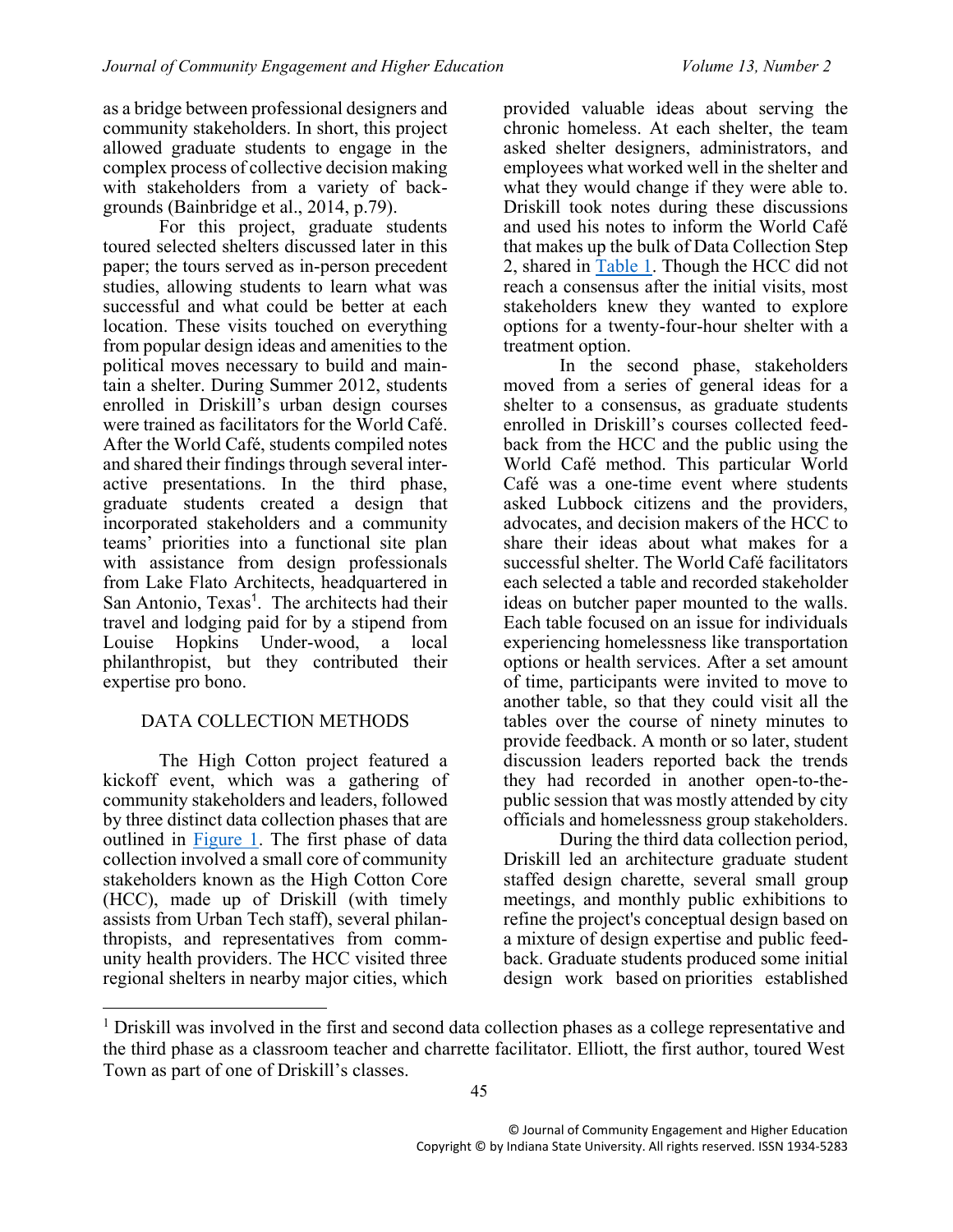| Step in the Process                                                                                                    | Key Findings and Accomplishments                                                                                                                                                                   |  |  |
|------------------------------------------------------------------------------------------------------------------------|----------------------------------------------------------------------------------------------------------------------------------------------------------------------------------------------------|--|--|
| Data Collection Part 1:                                                                                                | Stakeholders learn more about possibilities for Lubbock shelter,                                                                                                                                   |  |  |
| Visiting regional                                                                                                      | including the importance of treatment options, on-site care, and                                                                                                                                   |  |  |
| shelters                                                                                                               | twenty-four-hour access.                                                                                                                                                                           |  |  |
| Data Collection Part 2:                                                                                                | Develop a coalition from various non-profit groups; agree on                                                                                                                                       |  |  |
| Initial consensus with a                                                                                               | priorities for shelter offerings, job training, transportation, medical                                                                                                                            |  |  |
| World Café                                                                                                             | and housing facilities.                                                                                                                                                                            |  |  |
| Data Collection Part 3:<br>Graduate studios shared<br>data with the public and<br>participated in design<br>charrettes | Share findings from graduate studios with the public; finalize basic<br>structure of the site, including treatment options, a chapel, and<br>space for service providers.                          |  |  |
| Final Design Concepts                                                                                                  | Conduct a final professional design charette with stakeholders and<br>architects; finalize a design with office space for community non-<br>profits, ample public space, and quasi-private spaces. |  |  |
| Launching the Project to                                                                                               | Present site plans to Link Ministries; Driskill and Urban Tech end                                                                                                                                 |  |  |
| the Private Sector                                                                                                     | their involvement with the site and project.                                                                                                                                                       |  |  |

<span id="page-5-0"></span>**Table 1.** Steps in the Process and Key Findings and Accomplishments.

during the World Café and then shared their ideas in monthly public exhibitions. In these community-focused data sharing sessions, students gave primarily visual presentations, sharing site drawings and other project images to communicate crucial ideas to the audience. The presentation and monthly exhibition formats allowed for a stimulating, small-scale student-to-public dialogue. The public's feedback was recorded and incorporated into subsequent iterations of the project, which were presented at the next month's design exhibition for additional public feed-back. After a year of engagement, Urban Tech team brought back several of the Lake Flato architects to lead a design charette with local stakeholders and finalize a shelter site design.

## **Data Collection Part 1: Visiting Regional Shelters**

Members of the HCC visited three existing homelessness outreach facilities that serve nearby major cities' homeless populations. The HCC visited each site hoping to learn what amenities, services, and models would help them best serve Lubbock's homelessness population. Though the services

and hours of operation for these shelters varied significantly, each shelter's approach taught the HCC some best practices for providing resources. The first facility, West Town, is a day shelter in Oklahoma City, Oklahoma that provides a diverse array of services. The Bridge in Dallas, Texas is a twenty-four-hour facility that provides an appealing courtyard and dining room for all clients and transitional accommodations. Lastly, Haven for Hope in San Antonio, Texas offers a therapeutic program for clients and collaborates with local police and medical personnel to holistically address clients' needs.

# *Site 1: West Town, Oklahoma City, Oklahoma*

The West Town facility is a day shelter with limited hours but a wide variety of services and service providers for clients. West Town opens at 9 am and closes at 4 pm Monday through Friday (Homeless Alliance, n.d.). West Town's schedule does not offer weekend or overnight accommodations, which limits its ability to offer shelter or provide full therapeutic services. Despite West Town's restricted hours, the HCC noted the facility's effectiveness in offering a series of coordin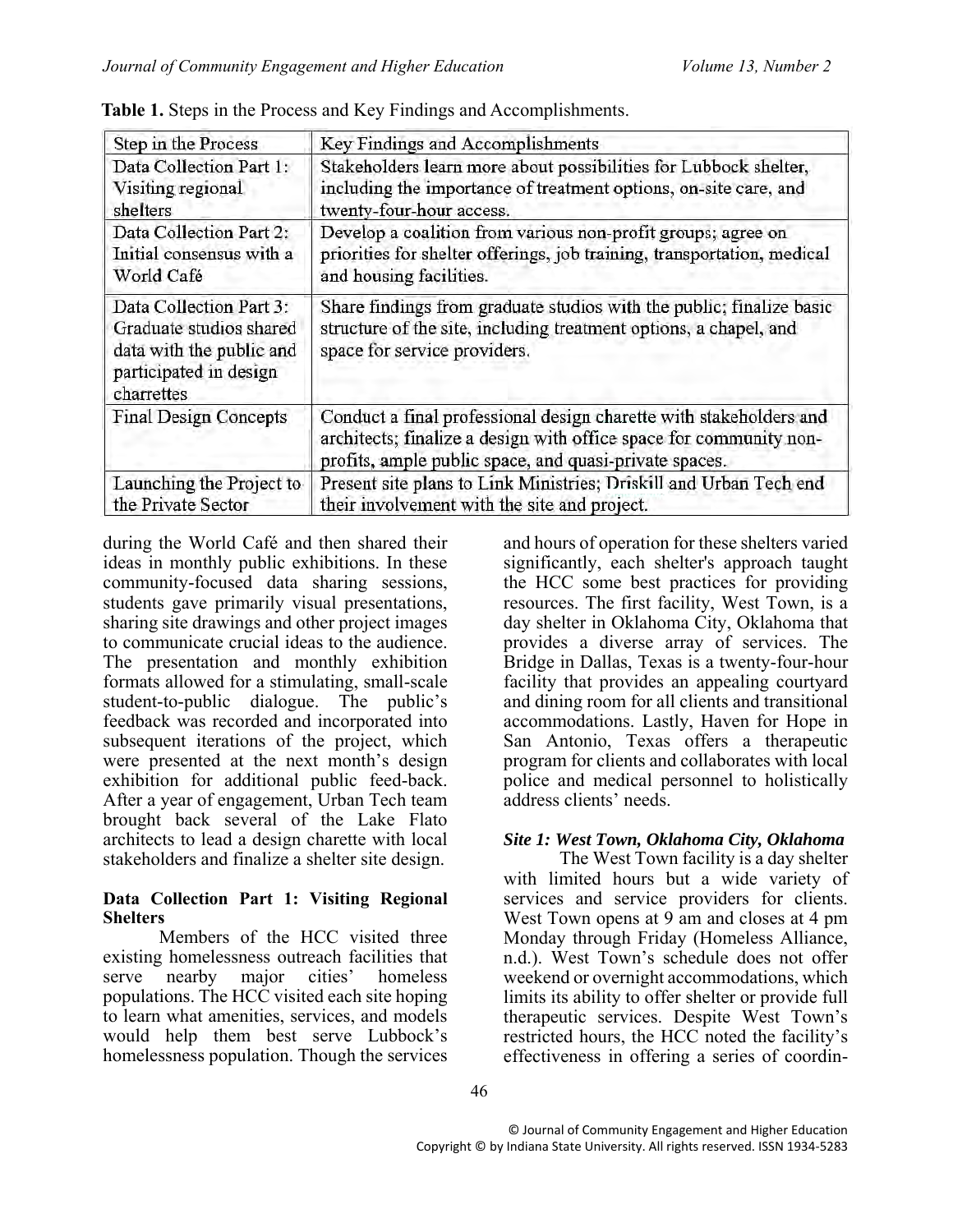ated, desirable services to individuals experiencing homelessness on a single campus.

Specifically, the West Town facility provides office space for organizations dedicated to helping individuals experiencing homelessness find jobs and obtain housing in the same building where they can easily exchange files on clients through a shared database. The shelter itself also features a kitchen, showers, "…space for AA [Alcoholics Anonymous] and NA [Narcotics Anonymous] classes, devotionals…and other educational opportunities" (Homeless Alliance, n.d.). In addition to these facilities, the West Town facility provides several recreational options, including a library, a TV lounge and, crucially, a dog park. According to the National Alliance to End Homelessness, some 5-10% of homeless individuals keep pets, primarily cats and dogs (Pets of the Homeless, n.d.).

## *Site 2: The Bridge, Dallas, Texas*

The Bridge is a twenty-four-hour shelter that addresses the needs of several subsections of the homeless population. The well landscaped and tranquil courtyard is accessible to all clients, and the elegant dining facility features flowers on the table and piano music during dinner. The Bridge offers extremely basic accommodations for individuals experiencing homelessness who are not clients—a mat to sleep on at night and access to a simple enclosed day area. The Bridge does feature more desirable accommodations for clients, as working individuals experiencing homelessness enrolled in shelter programs can live in semi-permanent transition dorms.

The Bridge illustrated the importance of comfortable day rooms, courtyards, and twenty-four-hour facilities (The Bridge, n.d.). The Bridge also stood out for its ability to recognize that one type of space does not address the varying needs of the diverse subsets of individuals experiencing homelessness.

## *Site 3: Haven for Hope, San Antonio, Texas*

Haven for Hope is a large-scale day and night shelter, a massive hundred-milliondollar investment in cutting edge transformational and therapeutic care for the homeless,

funded by large donations from Haven for Hope founder William E. Greehey and political assistance from former mayor Phil Hardberger (J. Henry, personal communication, April 2017). The Haven for Hope campus feels like a small town with different housing options for three major populations: individuals experiencing chronic homelessness are given only minimum accommodations, dorms are provided for a transitional population seeking support, and parents with children receive apartments (Haven for Hope, n.d.).

In short, Haven for Hope's therapeutic program addresses client needs and saves taxpayers money through a streamlined medical care and a proactive police intercept program. A police intercept facility—known as the Re-Engagement Center—serves as a coordination hub that offers help to individuals experiencing homelessness, battling addiction, or facing mental-health issues without processing them through the judicial system. In its first year of operation in 2008, the Re-Engagement Center "served 519 homeless individuals who would otherwise have been processed through the legal and hospital systems multiple times, saving... [Bexar] County \$5.1 million and the City [of San Antonio] \$1.4 million" (Wolff, 2009). Haven for Hope's coordinated police presence also saved the community an estimated \$40,000 per case its first year and offers a better opportunity for rehabilitation (M. Legacy, personal communication, June 2012). On-site dental and medical care also prevents emergency room visits, a financial benefit to both clients and hospitals.

Haven for Hope uses their facilities to enhance clients' odds of success, which they define as graduating from the program and maintaining a job and a residence for one full year. As of 2012, clients who have completed a minimum ninety-day treatment program have an eighty percent success rate (M. Legacy, personal communication, June, 2012). Those who have not completed a minimum ninety-day treatment program have a zero percent success rate (M. Legacy, personal communication, June, 2012).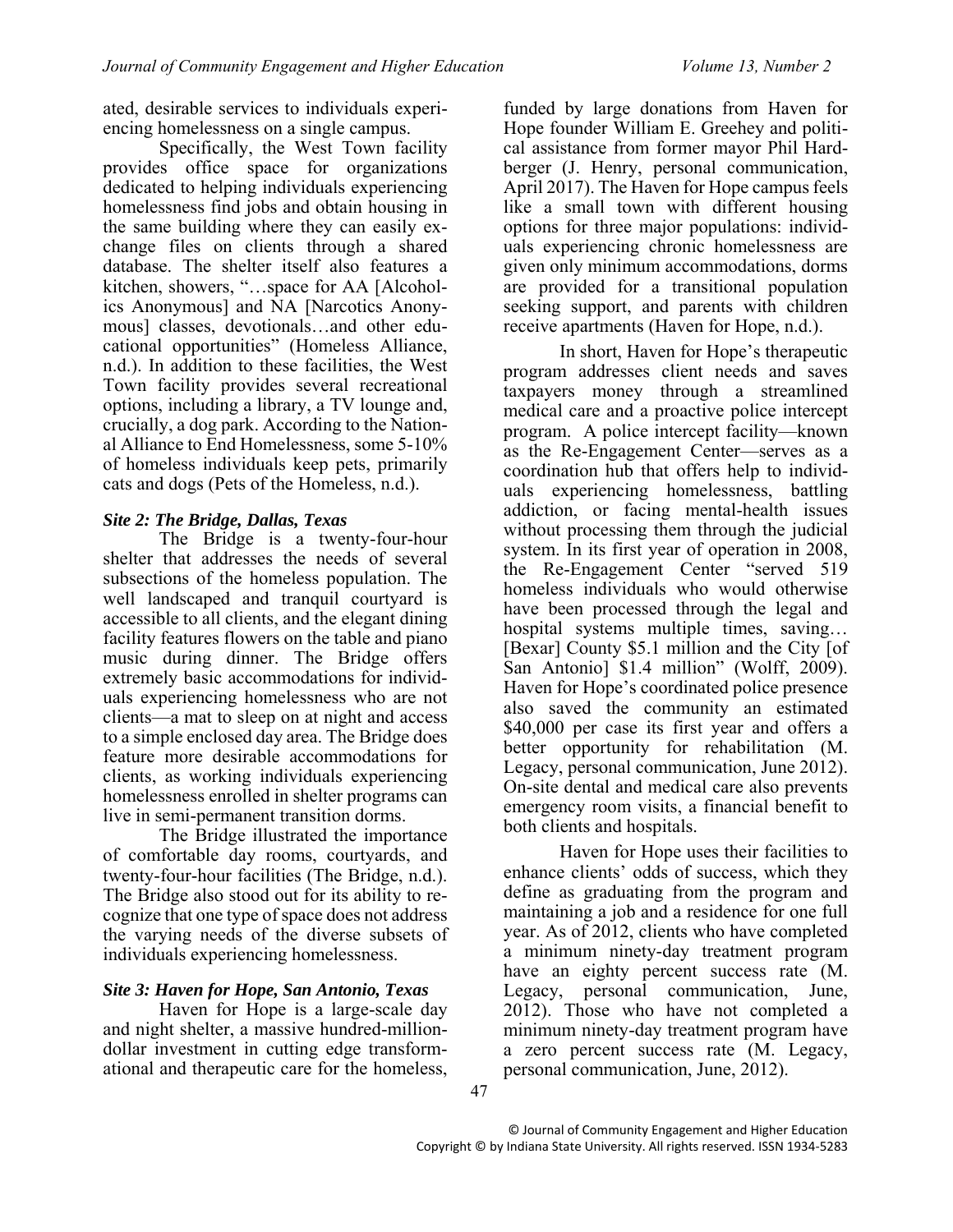## **Analysis: Generating Rough Ideas from the Group Visits**

In April 2012, the HCC organized a trip to the Haven for Hope for Lubbock community-service providers, civic leaders, and concerned citizens. Approximately thirtyfive participants paid their own expenses for the roundtrip to San Antonio. Lubbock attendees included the then-newly elected Mayor of Lubbock, a city council member, the city police chief, several judges, and representatives from service providers. The evening before touring the campus, the Lubbock group learned about Haven for Hope and participated in discussion groups with San Antonio city administrators and Haven for Hope staff. After touring Haven for Hope, participants had various ideas for a possible twenty-four-hour facility in Lubbock but not a consensus plan. In the next phase, Urban Tech's summer 2012 graduate studio collected and synthesized various community ideas to create a consensus from this initial set of priorities.

## **Data Collection Part 2: Cultivating an Initial Consensus**

To share their ideas with the larger Lubbock community, the High Cotton Core organized a World Café for additional service providers for the homeless, city and county officials, individuals experiencing homelessness, and advocates for individuals experiencing homelessness. The HCC World Café was funded by donations to the HCC and held at Urban Tech's offices. The World Café is an established data-gathering method, "a way of thinking and being together sourced in a philosophy of conversational leadership" (The World Café, n.d.). In this case, the World Café facilitated an open, trust-building conversation about the key issues and potential stopgaps to building a shelter between community partners.

The World Café helped expose and address some of the existing trust issues between the various smaller independent homelessness organizations, so all in attendance could develop a shared vision. Initially,<br>providers and organizations expressed organizations expressed mistrust, uncertainty, and a fear of losing their

organizational identity, but the World Café format helped facilitate dialogue. The World Café yielded strong results because participants met face to face and shared their various perspectives. Placing most of Lubbock's prominent homelessness organizations in a single room allowed them to discuss their overlapping values and goals. Exchanging perspectives built trust among the participants and allowed the entire HCC to create a set of five shared priorities, detailed in the next section.

## **Analysis: Five Priorities from the World Café Consensus-Building**

Tu Nguyen, then a Ph.D. student in Land-use Planning, Management, and Design at Texas Tech University and research assistant at Urban Tech analyzed participant and facilitator notes from the World Café and found five priorities for a potential shelter in Lubbock:

1. Crucial amenities like a courtyard with basic services, a police intercept facility with non-judicial options, and a physical health assessment processing center.

2. Transportation solutions with vans, cell phones, and software.

3. Medical facilities that could serve clients as well as train clients and staff members to administer basic first aid.

4. Housing for every client level from nightly to semi-permanent.

5. Training facilities to transition individuals into jobs.

Once the World Café had established the basic priorities for the HCC, Driskill worked with his graduate studio classes to create designbased responses to the HCC's priorities.

# **Data Collection Part 3: Graduate Studios**

The next three sections discuss a series of graduate design studios that incorporated findings from one studio into the next to provide an evolving, inclusive design. Each of the studios incorporated community feedback through monthly public design presentations and a few charrettes with professional designers.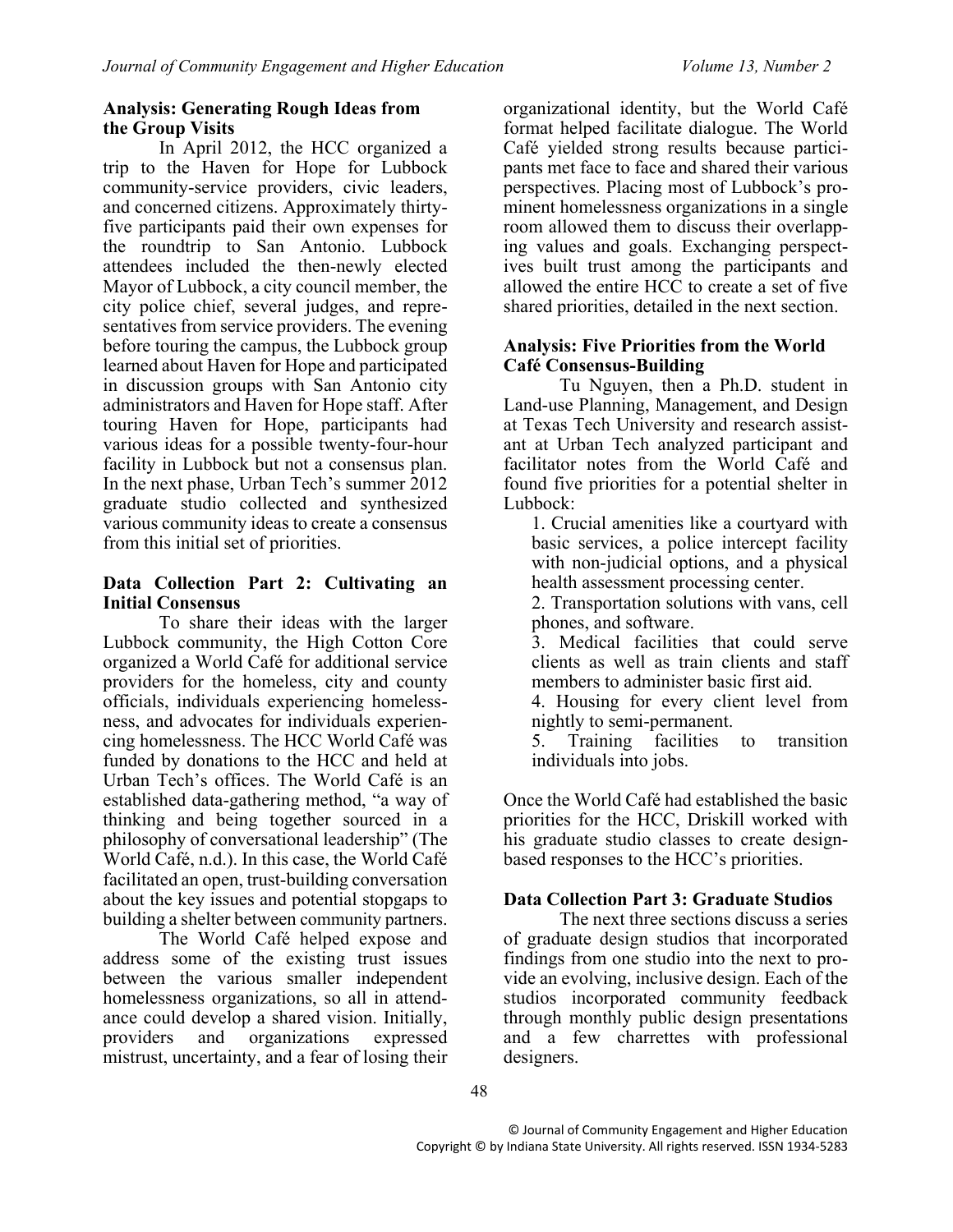#### *Graduate Design Studio 1: A Site Plan Based on Public Feedback and HCC Consensus*

During Urban Tech's summer 2012 graduate design studio, students and HCC members explored multiple ideas for the proposed site based on priorities established during the World Café.

After presenting their work to their classmates and Driskill, students presented their findings to the public for feedback during First Friday Art Trail (FFAT) research presentations at Urban Tech's downtown studio, which are held once a month on a Friday night. During the presentations, students share their research through posters and informal dialogue. Urban Tech's research presentations are one of many FFAT exhibitions that are part of a neighborhood wide FFAT program. Urban Tech's monthly exhibitions are funded by the College of Architecture and feature student research, local art, and free food; each event typically draws between 200 and 300 attendees from various parts of the surrounding area.

Visitors to Urban Tech's FFAT research presentations include a mix of College of Architecture students and faculty, local design professionals, city officials, and members of the general public. Attendees are invited to visit the rooms with student research to speak with students about their on-going projects, which are updated and displayed each month. During summer 2012, students also gave exploratory presentations to groups of local service providers for feedback. While these presentations did not generate systemic qualitative feedback, students recorded what they heard and discussed the feedback they received in class. Students then incorporated service provider and public feedback into their evolving designs and presented their revised designs at the next FFAT research presentation.

# **Graduate Studio 1 Findings**

As a unit, the service providers within the HCC and the summer 2012 graduate students combined public feedback and stakeholder priorities to create a working list of six key findings:

1. Separation of client types is necessary. The proposed site included two parcels of land separated by a railroad track. The High Cotton site plan used this two-parcel structure to separate individual clients seeking treatment from other types of clients.

2. Administrators from The Bridge and Haven for Hope found that barriers between temporary and chronic groups tended to disappear over time, making for a more inclusive housing experience. The populations intermingled successfully due to a series of basic ground rules for visiting and living on the campus.

3. A connection to the Lubbock's park system would provide psychological and physiological relief opportunities.

4. Tents are a viable solution for temporary client housing because they offer a sense of privacy and space that dorms with bunk beds do not (Haven for Hope, n.d.). Tents also serve as a semi-permanent form of transition housing for individuals working to secure permanent housing.

5. Landscaping is critical to a facility where residents spend most of their time outside.

6. Services that cater to a broad population will enhance the surrounding neighborhood. At the time, five thousand individuals lived within a half mile radius of the High Cotton site without any neighbor-hood<br>conveniences like food markets or conveniences like food markets or convenience stores.

The summer studio's vision also included suggestions for neighborhood conveniences, job training, youth sports, an event center serving the greater Lubbock community, a local Black history museum, and future housing for families temporarily experiencing homelessness.

#### *Graduate Design Studio 2: Professional Collaboration and Public Design Charrette*

Using the six basic findings provided in the previous section, the fall 2012 Urban Tech graduate topical studio sought additional public feedback for the High Cotton project through a design charrette. The charette would help pinpoint design ideas that the public and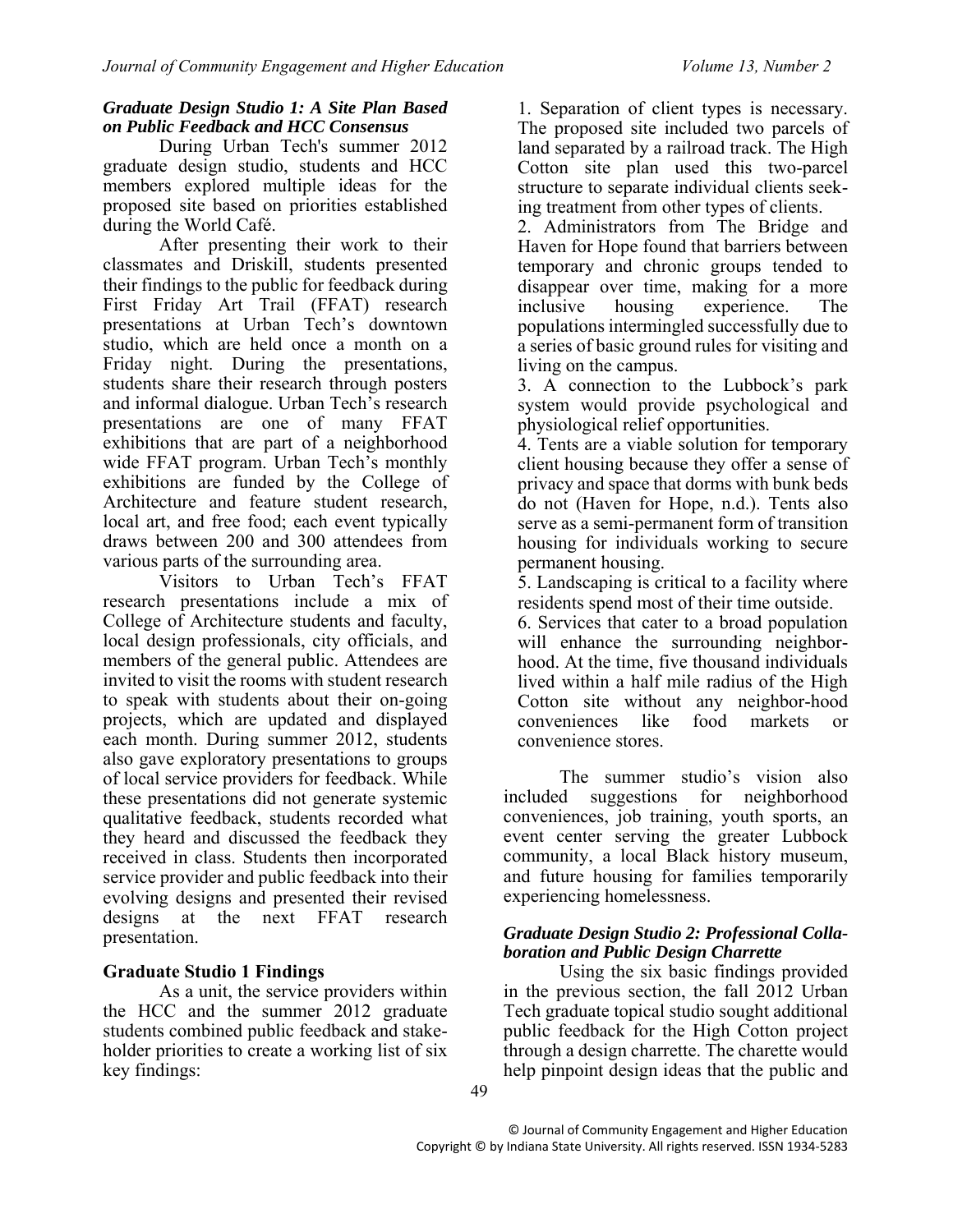the HCC found most relevant for the High Cotton site, using the ideas generated during Graduate Design studio 1 as a starting place. Lake Flato Architects from San Antonio, Texas collaborated with the class through a stipend provided by Louise Hopkins Underwood. Four Lake Flato architects spent two days in Lubbock for the charrette. Approximately seventy-five members of the Lubbock community participated in the charrette including individuals experiencing homelessness, service providers, and concerned citizens.

The graduate student studio and design charrette established the design character for the project—shown in Figures 2 and 3—and generated more proposed uses for the High Cotton site. Community members suggested the site feature a new branch of the Lubbock public library, a grocery store, a local events center, nearby youth recreation and sports facilities, and additional housing options. Images from the charette and students' cotton gin-focused final projects were displayed to the public during Urban Tech's monthly First Friday Art Trail presentations.

## **Graduate Studio 2 Findings**

Through discussion and debate, the High Cotton team drew on community input and conceptually organized the homeless facilities on the north site using a series of sketches and plans, like the one shown in Figure 2.

**Figure 2.** *High Cotton character sketch developed from the Lake Flato Architects design Charrette from Graduate Studio 2 (Gus Starkey and Urban Tech with assistance from Lake Flato Architects).*



## *Graduate Design Studio 3: Final Designs and Visioning of the High Cotton Core*

A third topical graduate studio, held in the summer of 2013, focused on incorporating the community-generated ideas refined during Graduate Studio 2 into a usable site plan for the High Cotton site. This final site plan functioned as an initial contact point for those in need of shelter, food, clothing, and minor medical help in Lubbock. The site plan concept represented in the upper right-hand corner of Figure 3 had proven its validity through multiple design reviews.

**Figure 3.** *High Cotton site plan. This image features a concept and view of the High Cotton chapel (Johnathan Card, Billy Henly, and Urban Tech with assistance from Lake Flato Architects).*



Three Texas Tech College of Architecture faculty members ran studios during summer 2013 that focused on different aspects of the proposed facilities to finalize the site plan. Dr. Elizabeth Louden, then preservation faculty, led a studio that explored how the existing cotton gin could be adapted for use as a fully functioning shelter. Associate Professor Robert Perl led a studio that developed small single occupancy units that could be used for transitional housing. Driskill led a studio focused on changes to two key proposed buildings: the chapel and the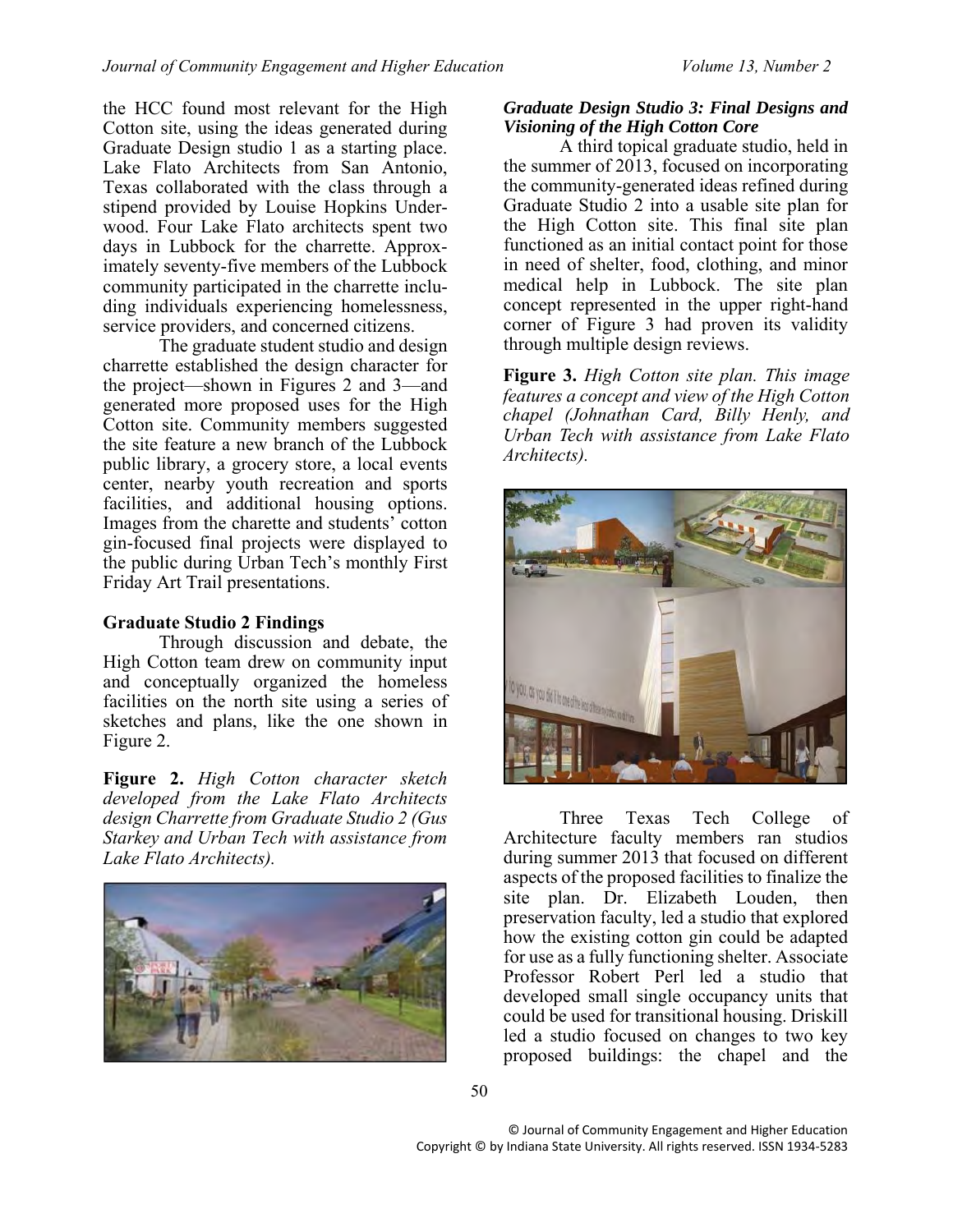community service center. These three summer studios' collaborations established confidence in the proposed concepts and solidified the design direction through feedback from monthly summer public exhibitions and end of semester architectural reviews provided by College of Architecture faculty and Dr. Scott Ackerman, an executive from Haven for Hope.

# **Graduate Studio 3 Findings**

The summer 2013 classes confirmed that the site plan design was viable, as it included space for a ninety-day therapy program within a secure camp community. The chapel would function as a therapy center with various sized meeting rooms. The service center would occupy a semipublic zone where residents would interface with service providers. In terms of on-site amenities, the land-scape would provide shade, block the severe Lubbock wind, promote water management, and produce food through a planned garden.

The Genesis Project design produced and finalized during the summer 2013 graduate studios was the culmination of 12 months of graduate course work and combined concepts from preservation, small house ideas, and needs-specific design. The courses' initial design work in summer 2013 launched conceptual ideas that were integrated into Link Ministries' final plans for the site. What started out as an exploratory venture in the summer of 2012 had evolved into an actionable set of design plans that needed one more engagement event to refine site plan designs.

## LAUNCHING THE PROJECT FROM THE UNIVERSITY TO THE PRIVATE SECTOR

The HCC—in particular Link Ministries—and Urban Tech had successfully collaborated for two years. The next step was to locate a professional design team to produce a final set of documents that communicated the team's vision. This final design charette was also funded by Louise Hopkins Underwood.

In the fall 2013, the team began searching for design partners. The final design team consisted of Driskill in his role as director of Urban Tech, Brantley Hightower, Highworks LLC, who had led the design Charrette team with Lake Flato Architects a year earlier, Jonathan Card of Urbanist Design, a Texas Tech Alumni whose offices are shared with Highworks, and Tary Arterburn, a landscape architect from Studio Outside. Once the professional design team was finalized, the next step was a design charrette that focused on the north side of the High Cotton campus, which became the focus of the Genesis Project.

Later in fall 2013, Urban Tech hosted the design team for a two-day design charrette with the full Link Ministries Board and the rest of the HCC. Driskill and the fall 2013 Urban Tech research assistants supported the design team throughout the charette, which included design information sessions with the HCC and intense work sessions. To get a sense of the existing facility, Brantley Hightower spent the first evening sleeping in Tent City. Mr. Hightower's stay provided insight into the final design from the perspective of the site's intended users. The design team also visited Tent City and invited residents to the charrette.

# **Professional Charette Findings**

The charrette clarified the importance of incorporating treatment into the Genesis Project design and separating the individuals in treatment for a minimum of ninety days from any outside influences. Despite this planned separation, the design allowed all clients and the public access to the campus's community health center. After the charrette, several of the professional architects collaborated to produce renderings of the team's vision for the Genesis Project, and Mr. Arterburn, the team's landscape architect, developed the final site plan.

# FINAL DESIGN CONCEPTS

First, the team followed the therapeutic model adapted from Haven for Hope, which included separate housing facilities for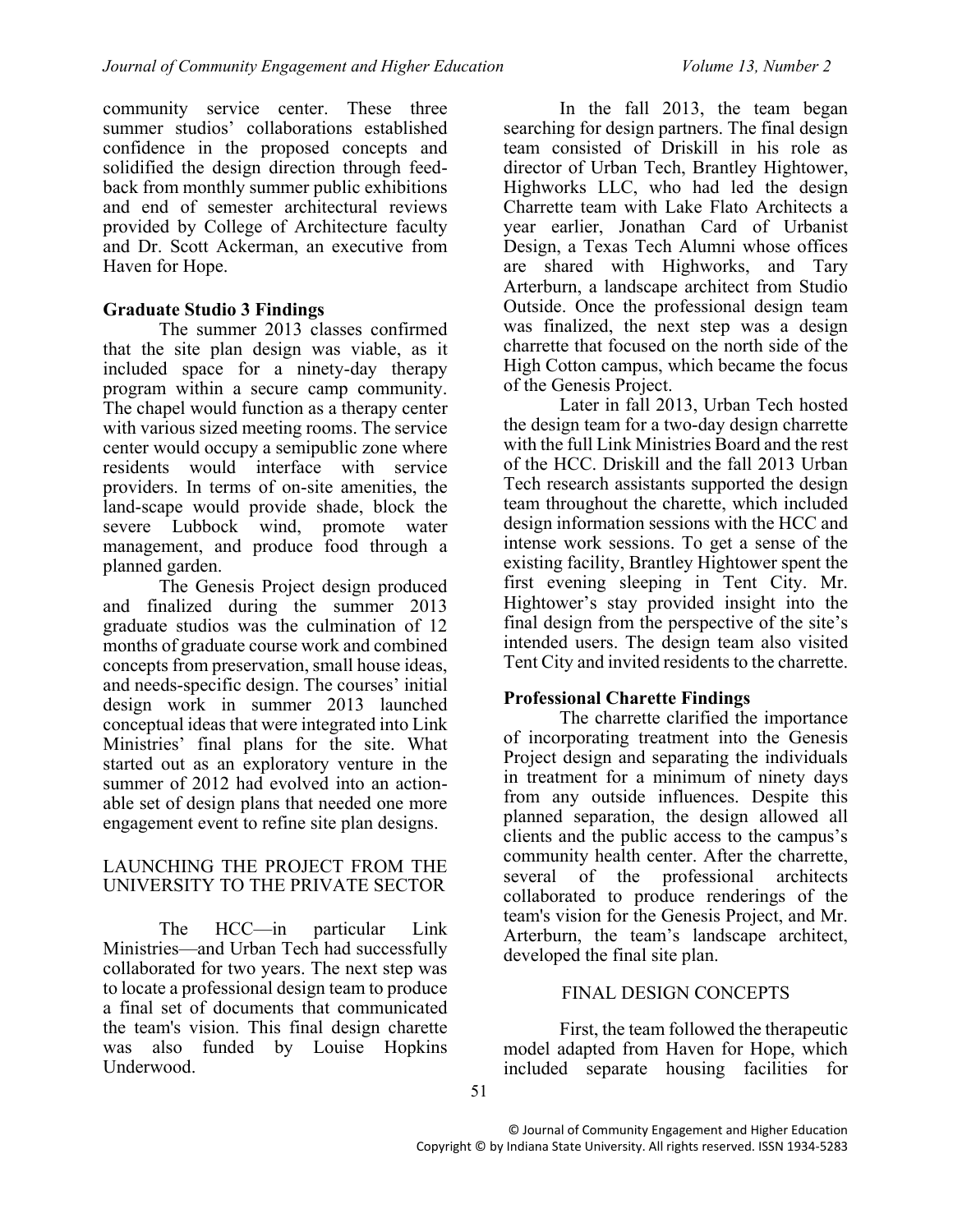individuals experiencing homelessness intreatment and those not enrolled in a treatment program. In addition, the design featured petfriendly spaces, on-site spaces for community non-profits, inviting public spaces, and quasiprivate space.

Second, the design team's local community partners also played a role in the final design. Link Ministries was a religious organization and requested a contemplative space and chapel designed to accommodate religious ceremonies and music. The HCC also added quiet rooms for small meetings and therapy sessions near the chapel. And StarCare, a local mental health authority and part of the HCC, requested office space for community health care providers.

Third, the project's final designs adaptively reused a historic cotton gin and connected the site to the adjacent Canyon

Lakes by restoring a branch of a local creek, which would have re-established a connection to the native landscape.

In April 2014, Urban Tech formally announced the Genesis Project through a press release and exhibited the design concepts at its downtown office space. The final Genesis Project design includes three components drawn from the design teams and graduate classes: a facility for the chronic homeless, anonsite community health center, and ninetyday housing for clients in treatment. Despite all the collaborative design work that went into creating the plan, the Genesis Project followed the path of available funding options and the cotton gin site has not been developed further. Instead, federally funded tiny houses have replaced the tents at Tent City. Table 2 discusses the state of each major project element circa 2020 in more depth.

| Table 2. Major project elements and their status as of 2020. |  |  |  |  |  |
|--------------------------------------------------------------|--|--|--|--|--|
|--------------------------------------------------------------|--|--|--|--|--|

| Major Project Elements                    | <b>Current Status</b>                            |  |  |
|-------------------------------------------|--------------------------------------------------|--|--|
| World Café Method                         | Driskill still uses variations of this method as |  |  |
|                                           | his classes engage with the public.              |  |  |
| Public Information and Design Feedback    | Still held monthly at Urban Tech in Lubbock,     |  |  |
| Sessions                                  | Texas. The monthly session's emphasis            |  |  |
|                                           | depends on the semester's course focus.          |  |  |
| The community engagement method           | Ongoing advocacy, coalition building, and        |  |  |
| described in this article                 | engagement work happens at Urban Tech; a         |  |  |
|                                           | 2013 project used similar engagement             |  |  |
|                                           | strategies to create temporary installations in  |  |  |
|                                           | downtown Lubbock (Driskill & Elliott, 2015).     |  |  |
|                                           | Driskill is using similar methods to explore     |  |  |
|                                           | ways to convert a rail spur into an urban trail  |  |  |
|                                           | and walking park in Lubbock.                     |  |  |
| Constructing a treatment facility on the  | The High Cotton Genesis design won a 2015        |  |  |
| abandon cotton gin site                   | Merit Award from the American Society of         |  |  |
|                                           | Landscape Architects, Texas Chapter. The         |  |  |
|                                           | team included Studio Outside, Link               |  |  |
|                                           | Ministries, Urban Tech, HiWorks, and             |  |  |
|                                           | Urbanist Design, PLC. The facility has not       |  |  |
|                                           | been constructed due to a lack of funding.       |  |  |
| Cotton Gin Site; eventually known as Tent | Home to Lubbock's homeless population as         |  |  |
| City                                      | of 2020. Federally funded tiny homes have        |  |  |
|                                           | replaced tents.                                  |  |  |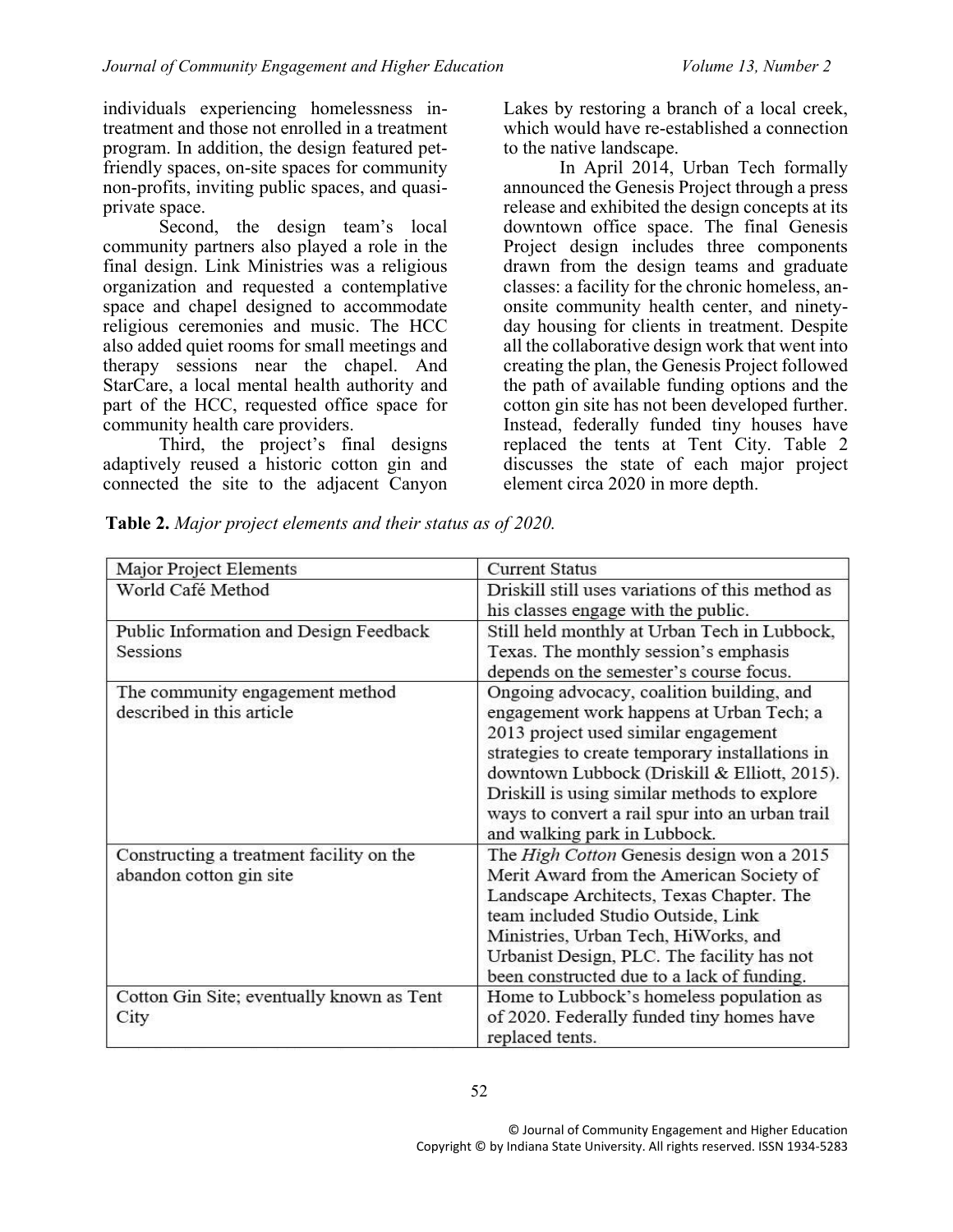## **CONCLUSION**

Urban Tech's work forming a community team, gathering data, collaborating with community members and professionals ultimately produced a viable Genesis Project. The basic engagement model outlined here allowed students to design something meaningful for the community based on community feedback; but students also learned how to collaborate with the public and other design professionals and build their skills as listeners and communicators. Public engagement was listed as a course outcome for the graduate design studios, certainly; still, engagement became the most crucial component of the various graduate studios' work, as they collected public feedback and designed with a shared vision in mind. Due to the studio-based approach that included space for key assists from design and non-profit professionals, students were involved in everything from charrettes to small group presentations to collaborative design. Instead of simply creating a design solution in a vacuum, students engaged with the public throughout the project. And their final product reflected the consensus that addressing homelessness involves more than providing temporary housing.

The HCC used community feedback to create a Genesis Project design that offered both housing and community services, including treatment options, for all clients. Without substantial feedback from the Lubbock community, Urban Tech would have consulted a loose alliance of stakeholders and designed a homeless facility without treatment options; the community feedback the team received guided them towards a more community-appropriate design.

## STUDY LIMITATIONS AND THOUGHTS ABOUT FUTURE STUDIES

The authors believe this method for engaging the communities are replicable for other classroom-community projects. It does take substantial work and time to produce an integrated, community-based design. Still, with periodic public check-ins, this engagement model seems applicable to a variety of social and design issues because it can generate and respond to a large volume of public feedback through a series of focus groups, interactive presentations, and design charrettes. All of these engagement activities present ideas to the public for feedback and incorporate this feedback into the next phase of the design. This approach certainly rewards engaged stakeholders like the HCC, and the authors think the basic approach of 'design, listen to the public, consult experts, then present design to the public for feedback again' has the potential to generate an actionable consensus that can be further refined through regular public feedback sessions.

As evidenced by the sheer number of parties listed in [Figure 1,](#page-3-0) this process can sometimes be messy and difficult to quantify. So future studies might more concretely document and articulate community feedback through more detailed meeting notes, more standardized questions during charrettes, and perhaps even follow-up interviews with extremely engaged stakeholders and designers. In addition, the project benefitted from Louise Hopkins Underwood's financial commitment to the design and engagement process on multiple occasions; a future study might trace the impact (financial and otherwise) that one committed person can have on a design project aimed at addressing a social issue at the local level.

Together, the HCC applied the method outlined in this article to design a treatment and housing facility for individuals experiencing homelessness in Lubbock; but every city's homeless population has different needs, and each city has different resources. Future studies could apply this article's methods to gather precedent data, establish joint priorities, and explore and refine a design-based response that best addresses an issue like homelessness in a specific community setting. There is no one-size-fitsall solution to community-specific versions of larger social issues.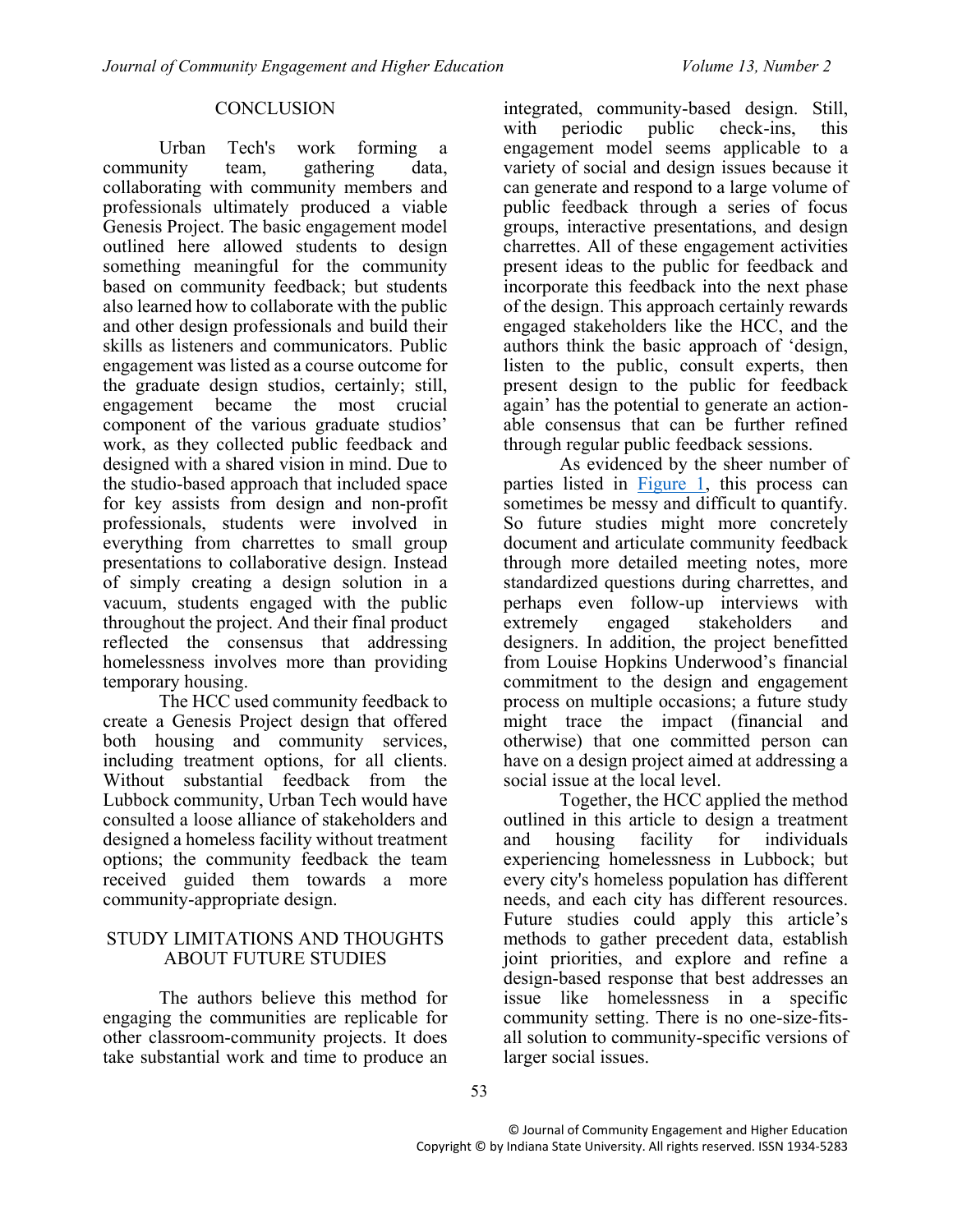While each community-centered solution will be different, this article presents a method for generating a shared vision; this article's mixture of engagement and design provided real world experience to future designers and responded to community needs. Future projects may not feature the exact same mix of community priority gathering, community-engaged design studios, local partnerships, and professional collaborations outlined here, but these elements make for strong building blocks.

## **REFERENCES**

- Allahwala, A., Bunce, S., Beagrie, L., Brail, S., Hawthorne, T., Levesque, S., & Spotton Visano, B. (2013). Building and sustaining community-university partnerships in marginalized urban areas. *Journal of Geography, 112*(2)*,*  43–57. [https://doi.org/10.1080/](https://doi.org/10.1080/%2000221341.2012.692702)  [00221341.2012.692702](https://doi.org/10.1080/%2000221341.2012.692702)
- Bainbridge, L., Grossman, S., Dharamsi, S., Porter, J., & Wood, V. (2014). Engagement studios: Students and communities working to address the determinants of health. *Education for Health, 27(1), 78–82.* https://doi.org/ [10.4103/1357-6283.134330](https://doi.org/%2010.4103/1357-6283.134330)
- Bekoff, M. (2013, January 22). *My dog always eats first: Homeless people and their animals.* Psychology Today: Animal Emotions Blog. https://www. psychologytoday.com/blog/animalemotions/201301/my-dog-alwayseats-first-homeless-people-and-theiranimals
- Bramlet, K. (2010, October 20). Homeless vacate Mahon grounds, not sure where to go from there though. *Lubbock Avalanche-Journal*. [https://www.lubbockonline.com/local](https://www.lubbockonline.com/local-news/2010-10-20/homeless-vacate-mahon-grounds-not-sure-where-go-there-though)[news/2010-10-20/homeless-vacate](https://www.lubbockonline.com/local-news/2010-10-20/homeless-vacate-mahon-grounds-not-sure-where-go-there-though)[mahon-grounds-not-sure-where-go](https://www.lubbockonline.com/local-news/2010-10-20/homeless-vacate-mahon-grounds-not-sure-where-go-there-though)[there-though](https://www.lubbockonline.com/local-news/2010-10-20/homeless-vacate-mahon-grounds-not-sure-where-go-there-though)
- The Bridge. (n.d.) *About the Bridge.* https:// www.bridgehrc.org/our-mission.
- Burt, M. R. (2002). Chronic homelessness: Emergence of a public policy. *Fordham Urban Law Journal, 30,*  1267–1279.
- Caton, C. M., Dominguez, B., Schanzer, B., Hasin, D. S., Shrout, P. E., Felix, A., … Hsu, E. (2005). Risk factors for long-term homelessness: Findings from a longitudinal study of first-time homeless single adults. *American Journal of Public Health, 95*(10), 1753–1759. [https://doi.org/10.2105/](https://doi.org/10.2105/ajph.2005.063321) [ajph.2005.063321](https://doi.org/10.2105/ajph.2005.063321)
- Culhane, D. P., & Metraux, S. (2008). Rearranging the Deck Chairs or Reallocating the Lifeboats? Homelessness Assistance and Its Alternatives. *Journal of the American Planning Association*, *74*(1), 111-121.
- Duara, N. (2013, July 23). Portland City Hall Occupy Camp Dispersed. *Yahoo! News*. *[https://news.yahoo.com/](https://news.yahoo.com/%20portland-city-hall-occupy-camp-dispersed-201217859.html)  [portland-city-hall-occupy-camp](https://news.yahoo.com/%20portland-city-hall-occupy-camp-dispersed-201217859.html)[dispersed-201217859.html](https://news.yahoo.com/%20portland-city-hall-occupy-camp-dispersed-201217859.html)*
- Driskill, D.A. & Elliott, T.J. (2015) "Urban Stage 2014: Navigating Relationships During a Collaboration Between Local Businesses, Nonprofits, a Large University, and a Mid-Sized City." *Journal of Systemics, Cybernetics, and Informatics*, *13*(2), 77-83.
- Fahnøe, K. (2018). Emotional Geographies of Urban Homeless People's Avoidance of Places Providing Social Services. *European Journal of Homelessness*, *12*(2), 15-34.
- Frankish, J., Hwang S. W., & Quantz, D. (2005). Homelessness and health in Canada: Research lessons and priorities. *Canadian Journal of Public Health / Revue Canadienne de Santé Publique, 96,* Supplement 2, S23– S29. [https://doi.org/10.1007/](https://doi.org/10.1007/%20bf03403700)  [bf03403700](https://doi.org/10.1007/%20bf03403700)
- Haven for Hope. (n.d.). https://www. havenforhope.org/
- Homelessness Alliance. (n.d.). *WestTown Campus—Program overview.* https:// homelessalliance.org/?page\_id=14